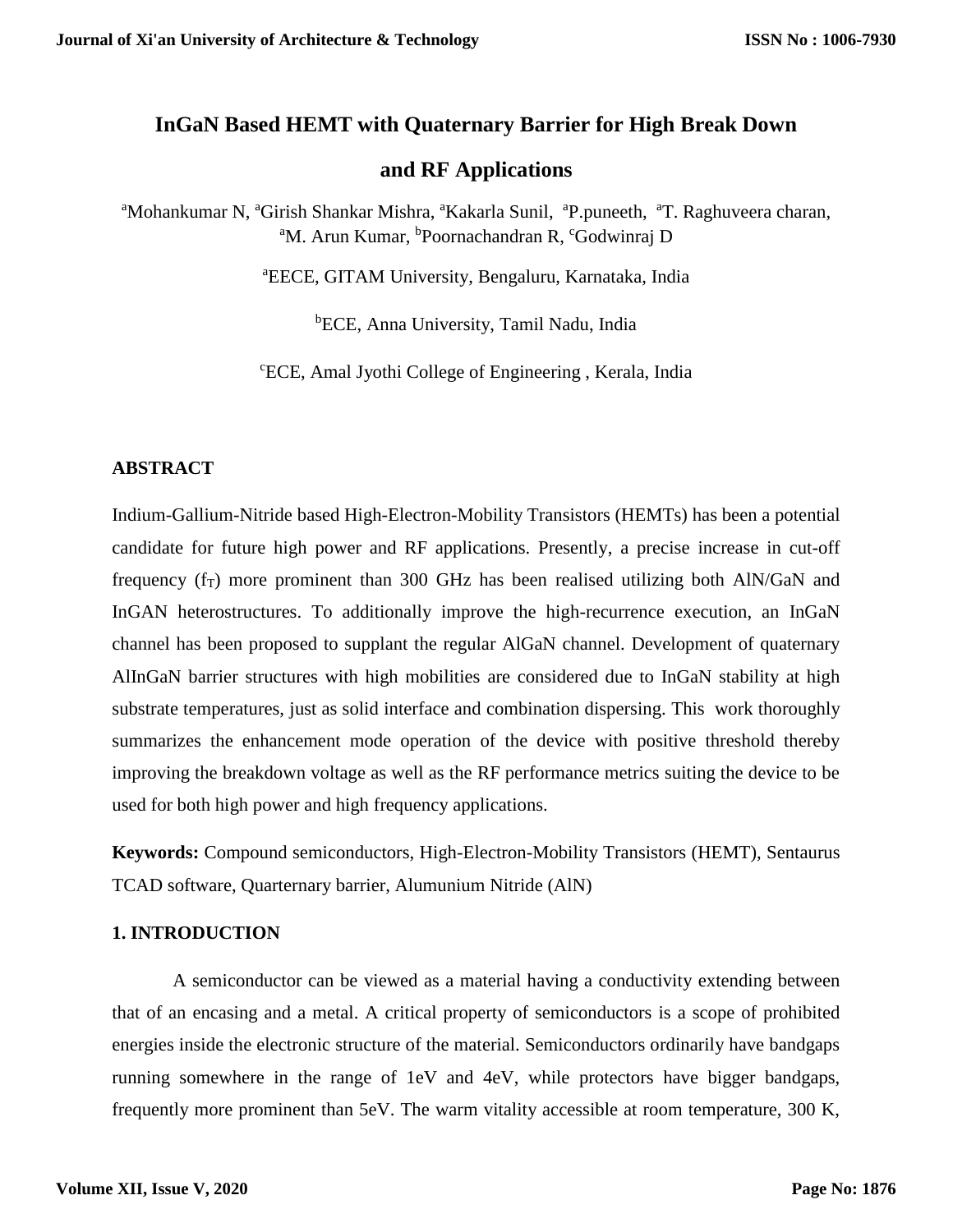is roughly 25meV and is consequently impressively littler than the vitality required to advance an electron over the bandgap. This implies there are few bearers present at room temperature. Using quaternary barrier helps in improving overall performance of device by reducing short channel effects.

Using quaternary AlInGaN barrier layers in GaN-based high-electron-mobility transistors (HEMTs) offers the possibility to realize depletion mode (d-mode) and enhancementmode (e-mode) operation. By changing the composition and hence the spontaneous and piezoelectric polarization in a pseudo morphically grown AlInGaN layer, one can control the polarization difference between the AlInGaN barrier and the GaN buffer[1-4].

Tensile strained AlInGaN layers with high Al contents and lattice-matched pure AlInN both generate high two-dimensional electron gas (2DEG) densities. Compressively strained AlInN and AlInGaN layers have been used to generate a piezoelectric polarization which compensates a high spontaneous polarization to lower the 2DEG density and realize e- mode operation[5-7]. However, device performance is limited by the inferior crystal quality caused by the high In content. Further, barrier layers under high compressive strain show effects such as relaxation and In pulling, which degrade device characteristics even further and impede process control and reproducibility[8-13].

In this work we report the effect of Quarternary barrier on the channel by tuning the mole fraction of individual elements to make the device operate in enhancement mode thereby supressing the gate leakage and short channel effects. Moreover the device is optimized for superior performance in terms of increased drain current and transconductance, higher break down and increased RF figure of merits suiting it for high power and high frequency applications.

### **2. Device Architecture and Simulation procedure**

Figure 1 shows the device structure of HEMT to improve the analog /RF performance and to reduce short channel effects (subthreshold swing). For achieving Enhancement mode operation, distance between Gate and Channel is reduced with better scaling to obtain a positive threshold.To improve the frequency performance of the device, InGaN is used as a channel layer because it has good carrier transport and electrostatic properties that lead to the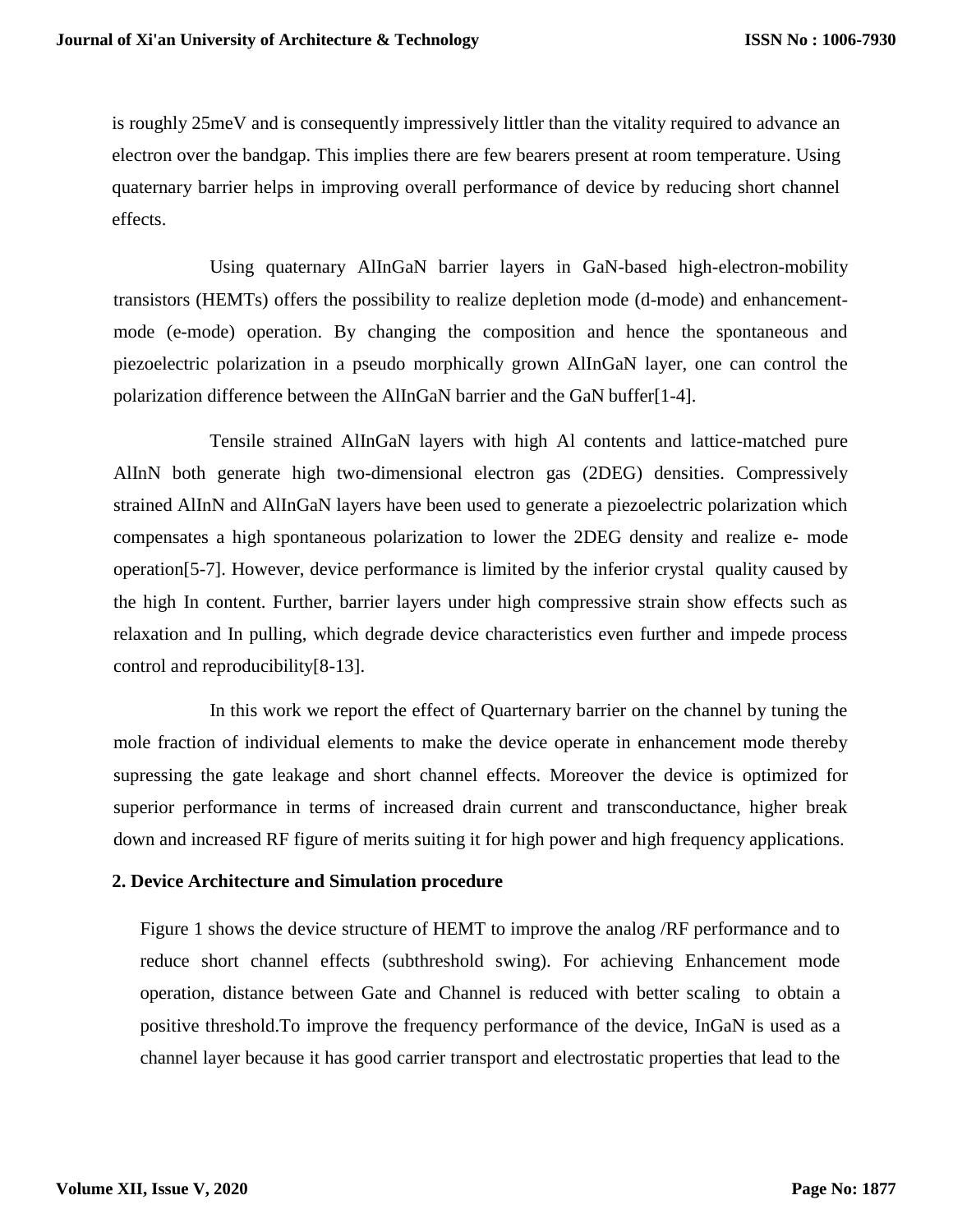overall RF performance of the Device. The electrostatic properties like High Breakdown and maximum threshold Frequency are explored in detail. The structure consists of

**Barrier layer** : wider band gap than channel layer and where band gap depends up on x mole fraction of material and we are using quaternary barrier layer to improve the overall device performance.

**Channel layer** : The material with lower band gap are used here and InGaN Channel.

**Buffer layer** : The purpose of this layer is to reduce stress and lattice mismatch.(GaN).

**Substrate layer** : This layer acts as a heat sink from the package (SIC).

In this work, we present the device performance of  $0.8 \mu$ m gate length & The InGaN channel HEMT structure consists of an  $0.02 \mu$ m quaternary Barrier, a  $0.002 \mu$ m AlN spacer, a  $2 \mu$ m InGaN channel and GaN grown on SIC substrate. The Height of the GaN is chosen as 0.1  $\mu$  m, Height of the Substrate of 0.01  $\mu$ m, Length of the Source of 0.5  $\mu$ m & length of drain of  $0.5 \mu$ m. A quaternary Barrier layer was utilized rather than a ternary InAlN boundary since higher channel mobilities have been reliably seen in the quaternary Barrier GaN-channel **HEMTs** 



Figure 1: Fig**:** InGaN Based HEMT with Quaternary Barrier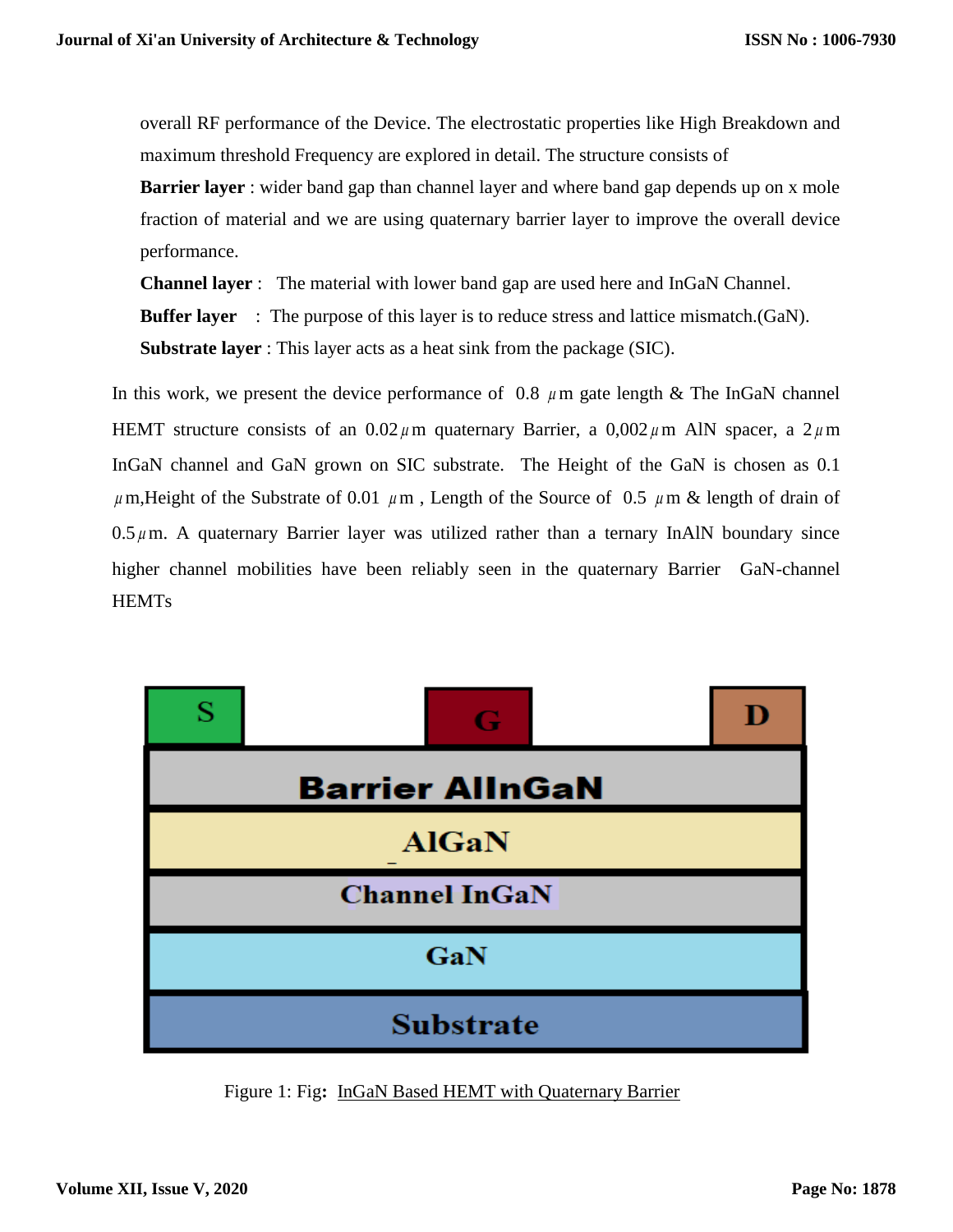The simulation of device described in above device structure is performed using sentaurus TCAD simulator. Using sentaurus TCAD simulator results in provides full stream 3-D procedure and the physical and structural performance can be clearly known followed by quick prototyping by reducing time and cost. We have used 2D hydrodynamic modelling Approach to analyse the physical behaviour of the device to achieve maximum accuracy as well as computational efficiency.

### **4. RESULTS AND DISCUSSION**



**Figure a) Id- Vd characteristics**

Figure (a) shows the Id- Vd characteristics of the InGaN HEMT with Quarternary barrier .The device is optimized for maximum current by tuning the molefraction of both the channel and the barrier for superior performance. The presence of Indium content will improve the transport properties leading to high current and transconductance.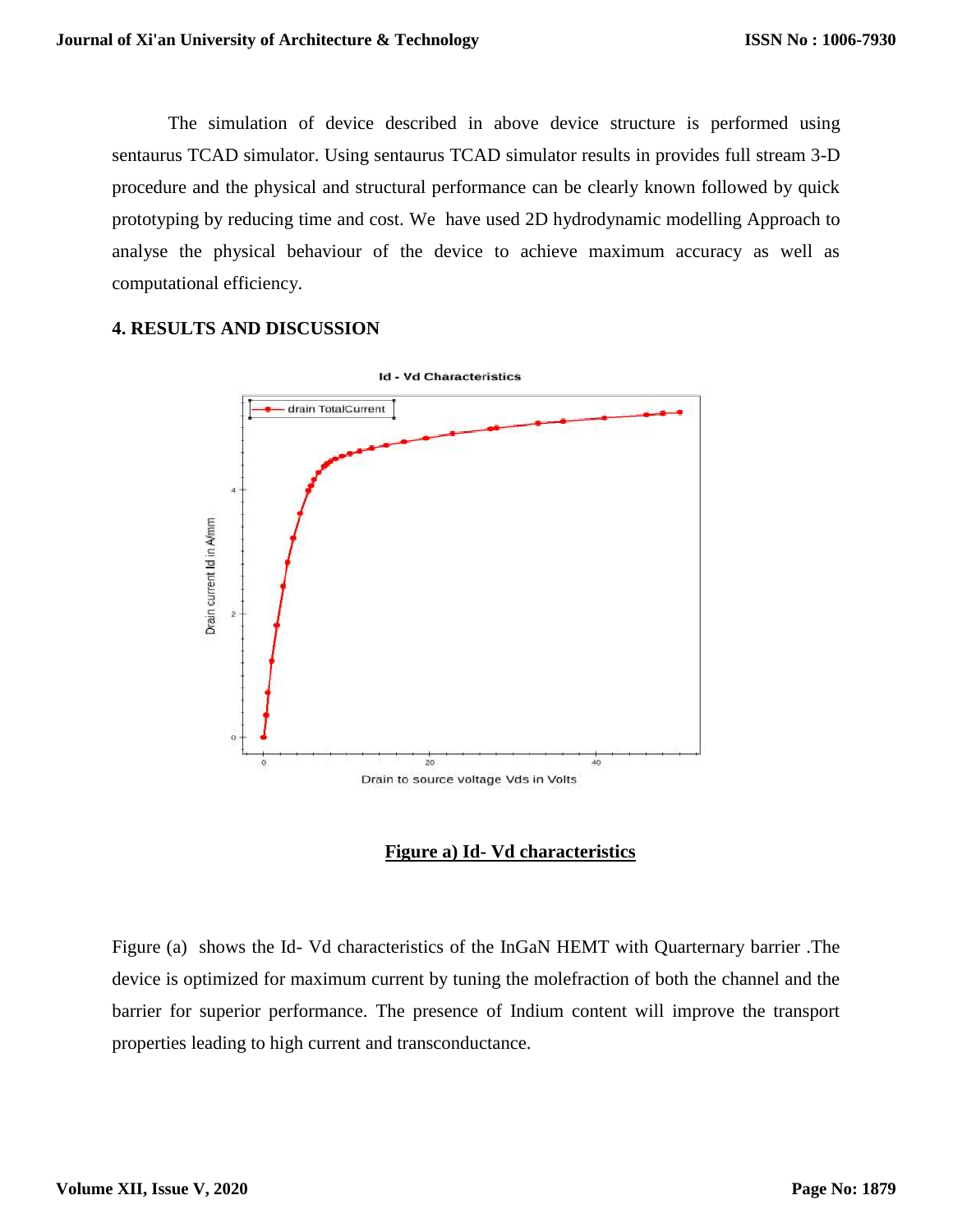

### **Figure b) Breakdown voltage characteristics**

Figure (b) shows the break down voltage characteristics of the device and from the simulation results a break down voltage of 150V is achieved which is less compared to GaN based devices.



### **Figure c) Electron density along the channel**

Figure (c) describes the variation of Electron Density along the channel. From the figure it is evident that the electron density is maximum in the channel region owing to reduced traps and increased conductivity and reduced leakage current.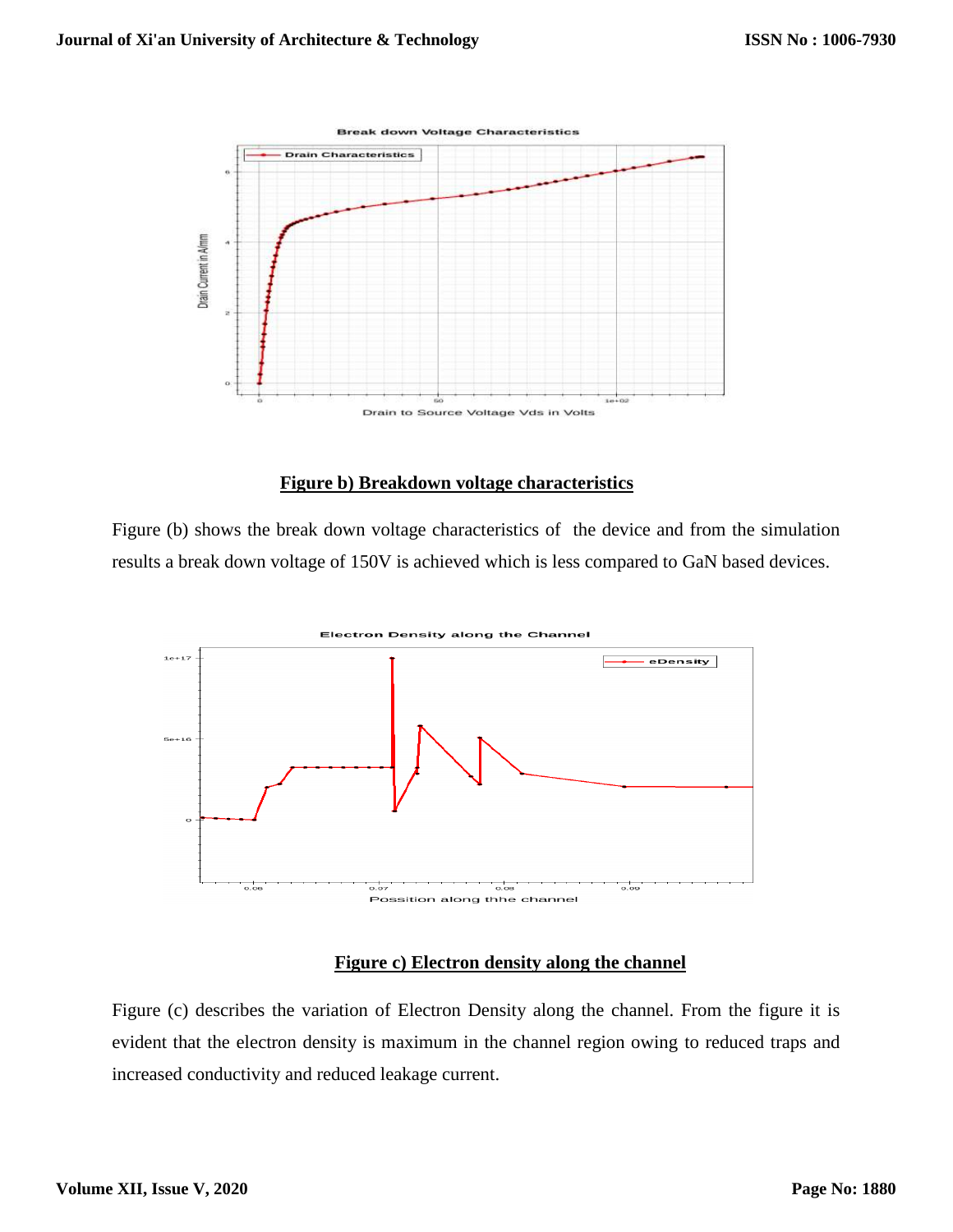



**Figure d) Electric field as a function of position along the channe**l

Figure (d) Electric field as a function of position along the channel and it is clear that the electric field is more or less uniform in the channel owing to increased conductivity with reduced scattering.



Figure (e) depicts the variation of Electron Mobility along the channel. Her we can clearly visualize that the mobility of the electrons is low at the source end and gradually increases to maximum at the drain end resulting in increased ON current of the device thereby improving the performance of the device.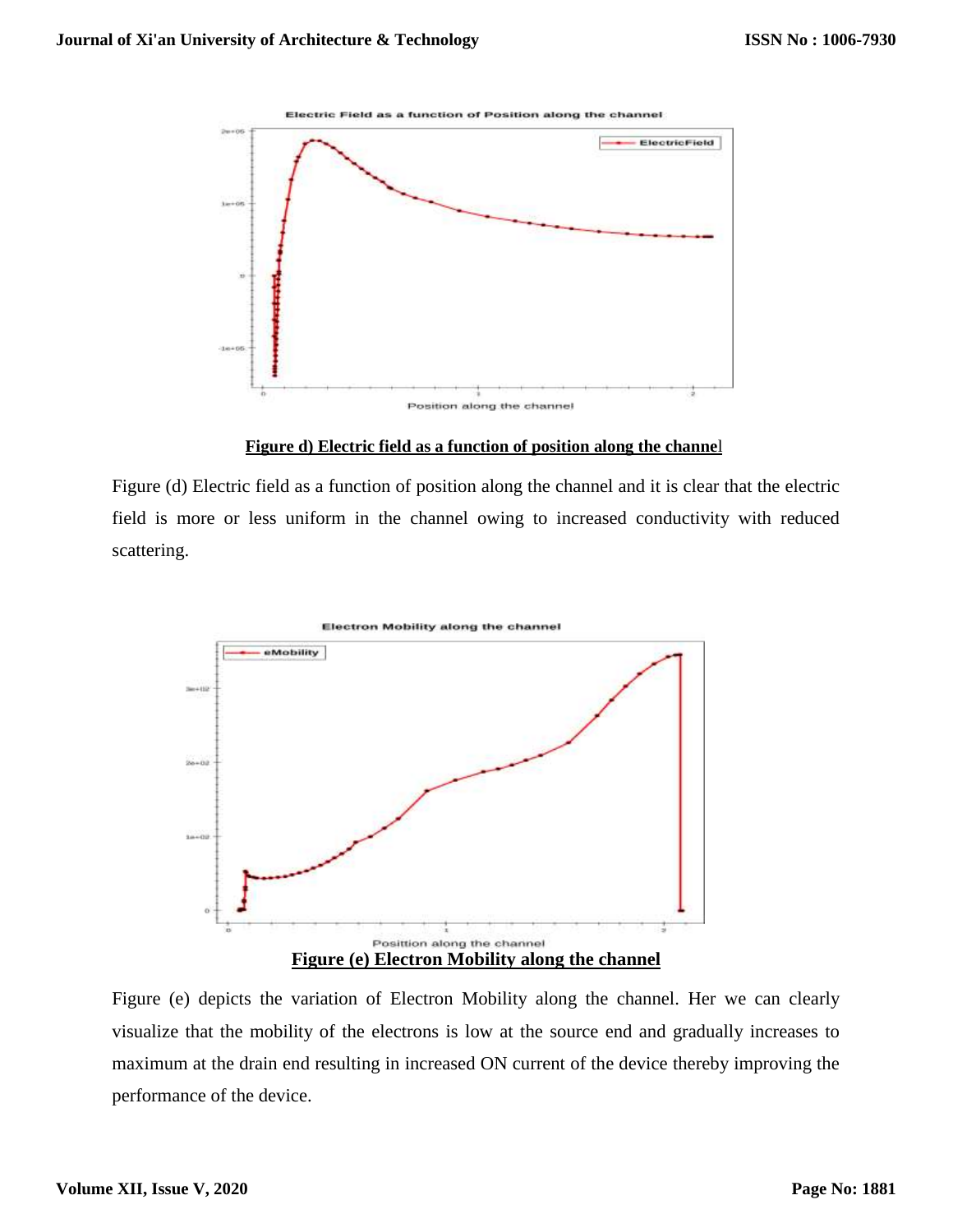



#### **Figure(f) :Electron Quasi fermi energy along the channel**

Figure(f) explains the Electron Quasi fermi energy along the channel. This curve depicts the formation of the 2DEG due to the band gap difference between the channel and the barrier. This 2 DEG is responsible for reduced scattering and improved transport properties of the device.

#### **5. CONCLUSION**

In this work, a systematic investigation on the effect of Quarternary barrier on the performance of the InGaN/GaN channel based HEMTs was done. Tuning of InGaN Channel mole fraction leads to the enhancement operation of the device resulting in a positive threshold with reduced gate leakage and supressed short channel effects. The break down voltage of the device is improved by choosing a SiC substrate with high resistivity. Moreover the device performance is explored for increased transition frequency and reduced parasitics at higher frequencies enabling it to suit for RF applications.